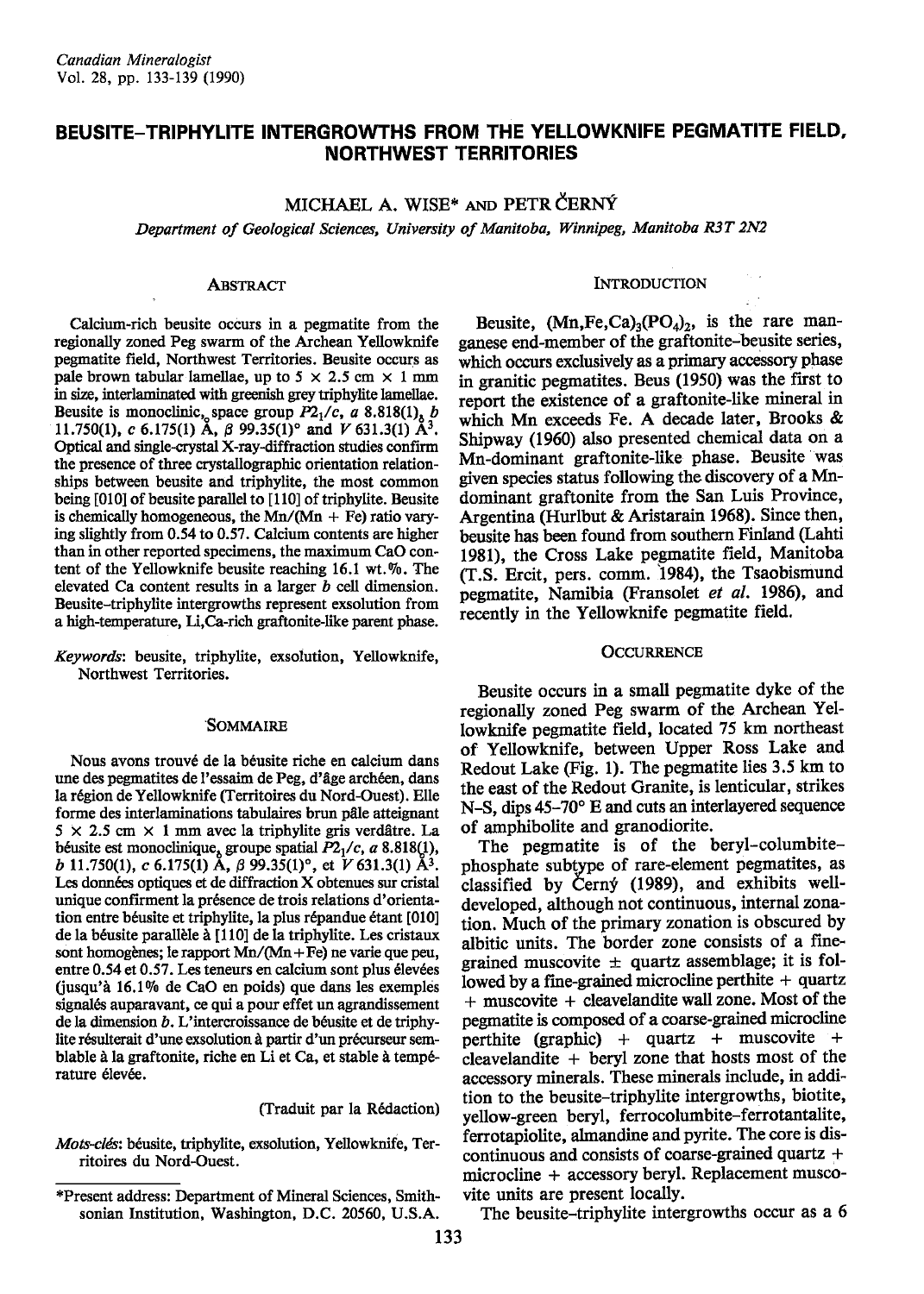

Ftc. l. Location map of the regionally zoned Peg swarm (modified after Meintzer 1987 from Hutchinson 1955), showing westward regional zoning (1–5) from the Redout Granite. 1 Pegmatites hosted by interlayered granodiorite and amphibolite, 2 Redout ganite, 3 Burwash Formation and 4 Cameron River mafic volcanic suite. Star denotes location of beusite-bearing pegmatite.

 $\times$  5  $\times$  3 cm nodule in blocky, pink microcline that appears to have undergone a moderate degree of metasomatic alteration. The microcline has been



FIG. 2. Sketch of beusite-triphylite paragenesis. Mc microcline, Ms fine-grained muscovite, Bt-b biotiteberthierine intergrowths, Be-tp beusite-triphylite intergrowths, Cal calcite, All alluaudite-group mineral.

partly altered to a fine-grained, greenish muscovite that grades into a dark green band, 0.3-0.5 cm wide, of microscopically intermixed biotite and a berthierine-like mineral (R.E. Meintzer, pers. comm.; Fig. 2). This aggregate is in sharp contact with the beusite-triphylite intergrowths and hosts tiny veinlets of calcite. Incipient Na-metasomatism is evident by the presence of a small patch of alluaudite-group minerals near the beusite-triphylite intergrowth. Minor ferrisicklerite is present as a weathering product of triphylite.

# PHYSICAL AND OPTICAL PROPERTIES

Beusite is pale brown, displays well-developed cleavage on {010} and {100}, vitreous luster and a pale brown streak. The density, measured on a Berman balance, is  $3.600(5)$  g/cm<sup>3</sup>. The indices of refraction for beusite were measwed by the Becke line method on crushed fragments in white lieht. The 2V angle was determined from extinction curves refined from spindle-stage data using the program EXCALIBR (Bloss l98l). The optical propertis and density of the Yellowknife beusite are compared with those of beusite from three other localities in Table 1. Using the Gladstone-Dale constants of Mandarino (1981), a compatibility index of 0.004 was obtained, indicating superior agreement between optical and chemical data and density.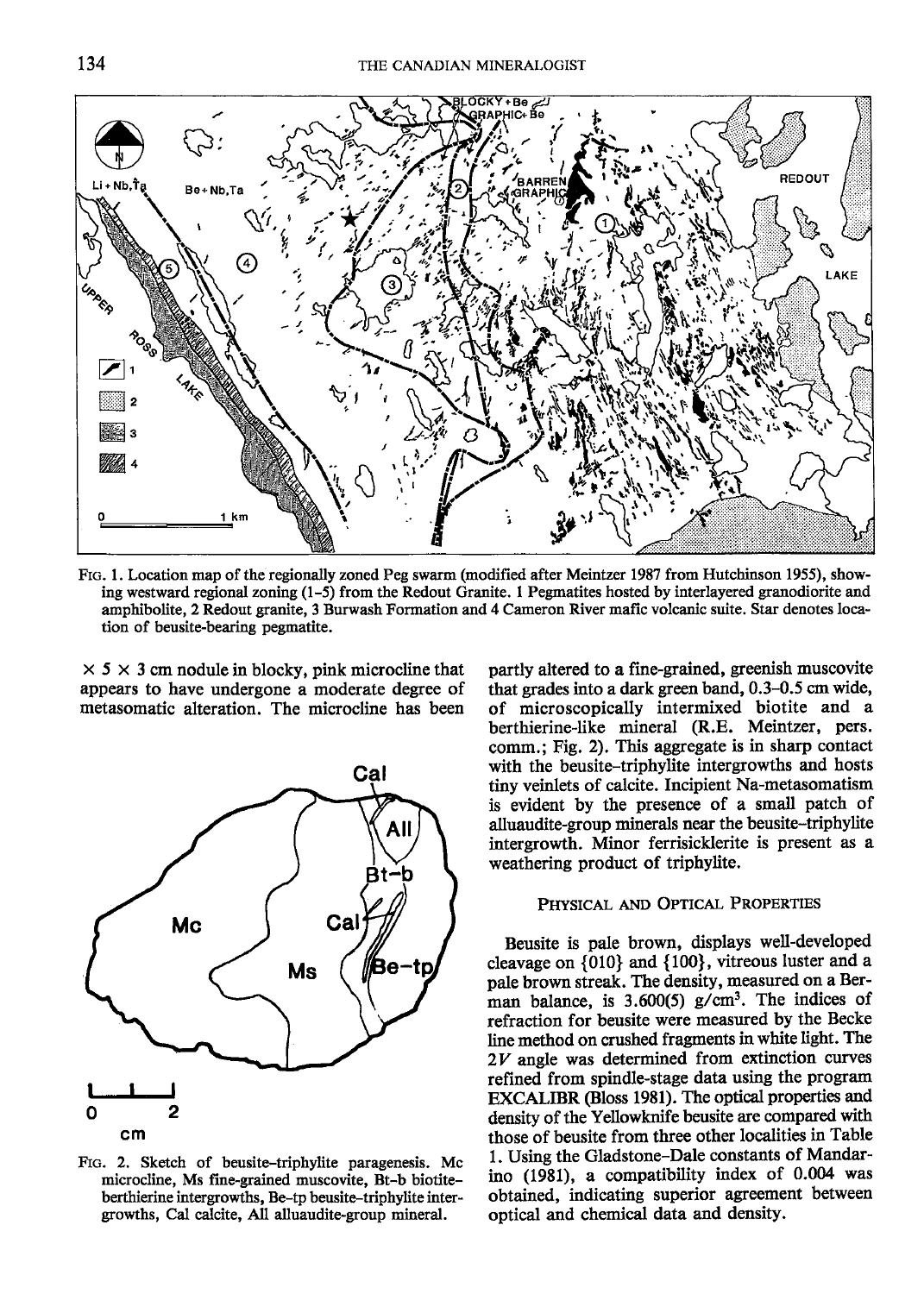### BEUSITE-TRIPHYLITE INTERGROWTHS

# TABLE 1. OPTICAL PROPERTIES FOR BEUSITE FROM YELLOWKNIFE AND OTHER LOCALITIES

|              | $\mathbf{1}^{\ast}$ | 2     | 3             | 4     |
|--------------|---------------------|-------|---------------|-------|
| $\alpha$     | 1.685               | 1.695 | 1.708         | 1.702 |
| β            | 1.688               | 1.696 | 1.711         | 1.703 |
| ۷            | 1.700               | 1.715 | 1.723         | 1.722 |
| $2V(°)$ obs  | 45                  | 25    | 25            | 25    |
| $2V(')$ calc | 53                  | 26    | 53            | 26    |
| Dispersion   | r>v                 | X>Y   | <b>E&gt;Y</b> | r>⊻   |
| $D(g/cm^3)$  | 3.600               | $ -$  | 3.698         | 3.202 |

1 Yellowknife, this study; 2 Amanda, 3 San Salvador, 4 Los<br>Aleros. Samples 2-4 from San Lais Province, Argenina (Huribut<br>5 Aristarain 1968).<br>"Indices of refraction measured in white light. Samples 2-4<br>measured in Na light.



FIG. 3. Intergrowth of beusite (dark) and triphylite (light) viewed down their  $c$  axes.

|  | TABLE 2. COMPARISON OF UNIT-CELL DATA FOR BEUSITE |  |  |  |
|--|---------------------------------------------------|--|--|--|
|  |                                                   |  |  |  |

| Sample<br>No. | a (Å)    | b(Å)      | $C(\mathbb{A})$ | B(1)       | $V(\lambda^3)$ |
|---------------|----------|-----------|-----------------|------------|----------------|
| 1             | 8.818(1) | 11.750(1) | 6.175(1)        | 99.35(1)   | 631.3(1)       |
| 2             | 8.797(3) | 11.758(4) | 6.170(2)        | 99.31(2)   | 629.8(3)       |
| з             | 8.78(1)  | 11.52(1)  | 6.15(1)         | 99.42 (35) | 613.7(1)       |
| 4             | 8.788(3) | 11.434(2) | 6.255(1)        | 98.98(2)   | 620.8(4)       |

l Powder data (this study), 2 single-crystal data, Yellowknife<br>(Wise et al. 1989), 3 Los Alerce, San Luis, Argentina (Hurlbut &<br>Aristarain 1968), 4 synthetic beusite, (Nord & Annersten 1987).

|                         |                | Beusite <sup>1</sup> | Yellowknife, N.W.T., Canada | <b>Beusite</b><br>Los Aleros, San Luis, Argentina |                                   |                     |
|-------------------------|----------------|----------------------|-----------------------------|---------------------------------------------------|-----------------------------------|---------------------|
| hkl                     | d<br>(calc)    | đ<br>(obs)           | T.                          | d<br>(calc)                                       | d<br>(obs)                        | π                   |
| 111                     |                |                      |                             | 4.293                                             | 4.29                              | 20                  |
| 121<br>130              |                |                      |                             | 3.607                                             |                                   |                     |
| 220                     |                |                      |                             | 3.510<br>3.642                                    | 3.49                              | 100                 |
| <b>T31</b>              |                |                      |                             | 3.130                                             | 3.13                              | 40                  |
| T02                     | 3.033<br>2.995 | 3.031                | 100                         | 3.021                                             | 3.01                              | 35                  |
| 131<br>012              |                | 3.000                | 44                          | 2,950                                             |                                   |                     |
| 300                     |                |                      |                             | 2.934<br>2.887                                    | 2.94                              | 25                  |
| 040                     | 2.938          | 2.942                | 74                          | 2,880                                             | 2.89                              | 30                  |
| 230                     | 2.911          | 2.908                | 69                          | 2.873                                             | 2.863                             | 100                 |
| 221<br>$\overline{231}$ | 2.875<br>2.745 | 2.876<br>2.747       | 70<br>12                    | 2.850                                             | 2.846                             | 20                  |
| 311                     |                |                      |                             | 2.712                                             |                                   |                     |
| 202                     |                |                      |                             | 2.701                                             | 2.708                             | 60                  |
| 212<br>321              | 2.642          | 2.642                | - 9                         |                                                   | $\overline{\phantom{0}}$          |                     |
| 231                     |                |                      |                             | 2.511<br>2.494                                    | 2.502                             | 5                   |
| 311                     | 2.415          | 2.412                | 34                          | 2.402                                             |                                   |                     |
| 240                     |                |                      |                             | 2.398                                             | 2,402                             | 30                  |
| 132<br>330              | 2.331          | 2.330                | 11                          | 2.375                                             | 2.372                             | 5<br>$\overline{a}$ |
| 241                     |                |                      |                             | 2.303                                             | 2.301                             | 5                   |
| 302                     | 2.295          | 2.297                | 18                          | 2.286                                             |                                   |                     |
| 212                     | 2.280          | 2.282                | 45                          | 2.268                                             | 2.273                             | 5                   |
| 150<br>132              |                |                      |                             | 2.227                                             |                                   |                     |
| 222                     |                |                      |                             | 2.224<br>2.147                                    | 2.222                             | 5                   |
| 411                     | 2.127          | 2.130                | 39                          |                                                   |                                   |                     |
| 410                     |                |                      |                             | 2.128                                             | 2.137                             | 5                   |
| 151<br>340              | 2.097<br>2.064 | 2.099<br>2.064       | 14<br>18                    | 2.063                                             | 2.064                             | 5<br>٠              |
| 340                     |                |                      |                             | 2.039                                             |                                   |                     |
| 250                     |                |                      |                             | 2.034                                             | 2.038                             | 10                  |
| 251                     | 2.006          | 2.006                | 13                          |                                                   | ٠                                 |                     |
| Z42<br>332              | 1.980          | 1.979                | 23                          | 1.970<br>1.965                                    | 1.967                             | 5                   |
| 213                     |                |                      |                             | 1.932                                             |                                   |                     |
| T23                     | 1.938          | 1.937                | 24                          | 1.927                                             | 1.926                             | 40                  |
| 060<br>023              | 1.920          | 1.919                | - 9                         | 1.920                                             |                                   |                     |
| 412                     |                |                      |                             | 1.891                                             | 1.891                             | 5                   |
| 113                     |                |                      |                             | 1.879                                             |                                   |                     |
| 431                     | 1.893          | 1.894                | 14                          | 1.876                                             | 1.874                             | 5                   |
| 061                     | 1.864          | 1.864                | 23                          | 1.831<br>1.832                                    | 1.832                             | 10                  |
| <b>T52</b><br>350       |                |                      |                             | 1.801                                             |                                   |                     |
| 242                     |                |                      |                             | 1.803                                             | 1.802                             | 吊                   |
| <b>T33</b>              |                |                      |                             | 1.805                                             |                                   |                     |
| 260<br>252              | 1.786          | 1.785<br>1.775       | 14<br>14                    | 1.755<br>1.753                                    | 1.754                             | 5                   |
| 431                     | 1.776<br>1.746 | 1.747                | 31                          |                                                   |                                   |                     |
| 500                     |                |                      |                             | $\frac{1.733}{1.732}$                             | 1.732                             | 5                   |
| 440<br>133              |                | 1.716                | 16                          | 1.731                                             |                                   |                     |
| 510                     | 1.717          |                      |                             | 1.713                                             | 1.712                             | 5                   |
| 351                     |                |                      |                             | 1.680                                             | 1.680                             | 5                   |
| 043                     | 1.671          | 1.671                | 43                          | 1.655                                             |                                   |                     |
| 223<br>T70              | 1.648          | 1.648                | 11                          | 1.654                                             | 1.654<br>$\overline{\phantom{a}}$ | 5                   |
| 402                     |                |                      |                             | 1.640                                             |                                   |                     |
| 252                     |                |                      |                             | 1.632                                             | 1.635                             | 20                  |
| 333<br>170              |                |                      |                             | 1.630<br>1.617                                    | 1.616                             | ${\bf 10}$          |
| 360                     |                |                      |                             | 1.599                                             |                                   |                     |
| 442                     |                |                      |                             | 1.596                                             | 1,598                             | 5                   |
| 412                     | 1.632          | 1.632                | 24                          |                                                   |                                   |                     |
| <b>T71</b><br>511       | 1.604<br>1.591 | 1.603<br>1.591       | 13<br>11                    |                                                   |                                   |                     |
| 270                     | 1.566          | 1.566                | 13                          |                                                   |                                   |                     |
| 361                     | 1.534          | 1.534                | 22                          |                                                   |                                   |                     |
| 352<br>153              | 1.500<br>1.482 | 1.500<br>1.483       | 36<br>7                     | Plus 12 additional<br>lines.                      |                                   |                     |
| 304                     | 1.449          | 1.449                | 19                          |                                                   |                                   |                     |
| $\frac{181}{234}$       | 1.418          | 1.418                | 12                          |                                                   |                                   |                     |
|                         | 1.414          | 1.414                | 15                          |                                                   |                                   |                     |
| 461<br>281              | 1.382<br>1.372 | 1.382                | 18<br>31                    |                                                   |                                   |                     |
| 533                     | 1.354          | 1.371<br>1.354       | 12                          |                                                   |                                   |                     |
| <b>T82</b>              | 1.322          | 1.322                | 23                          |                                                   |                                   |                     |
| 641<br>T15              | 1.311          | 1.311                | 14<br>14                    |                                                   |                                   |                     |
|                         | 1,228          | 1.228                |                             |                                                   |                                   |                     |

TABLE 3. POWDER-DIFFRACTION DATA FOR BEUSITE

<sup>1</sup>This study.<br><sup>2</sup>Hurlbut & Aristarain (1968); FeKa radiation Mn filter.

Optical studies of the Yellowknife beusite have revealed crystallographic characteristics similar to those observed by Hurlbut & Aristarain (1968). A thin-section examination shows uniform and continuous extinction for all beusite lamellae  $(0.1-1.5)$ mm thick), thus indicating a single common crystallographic orientation of this phase within its tabu-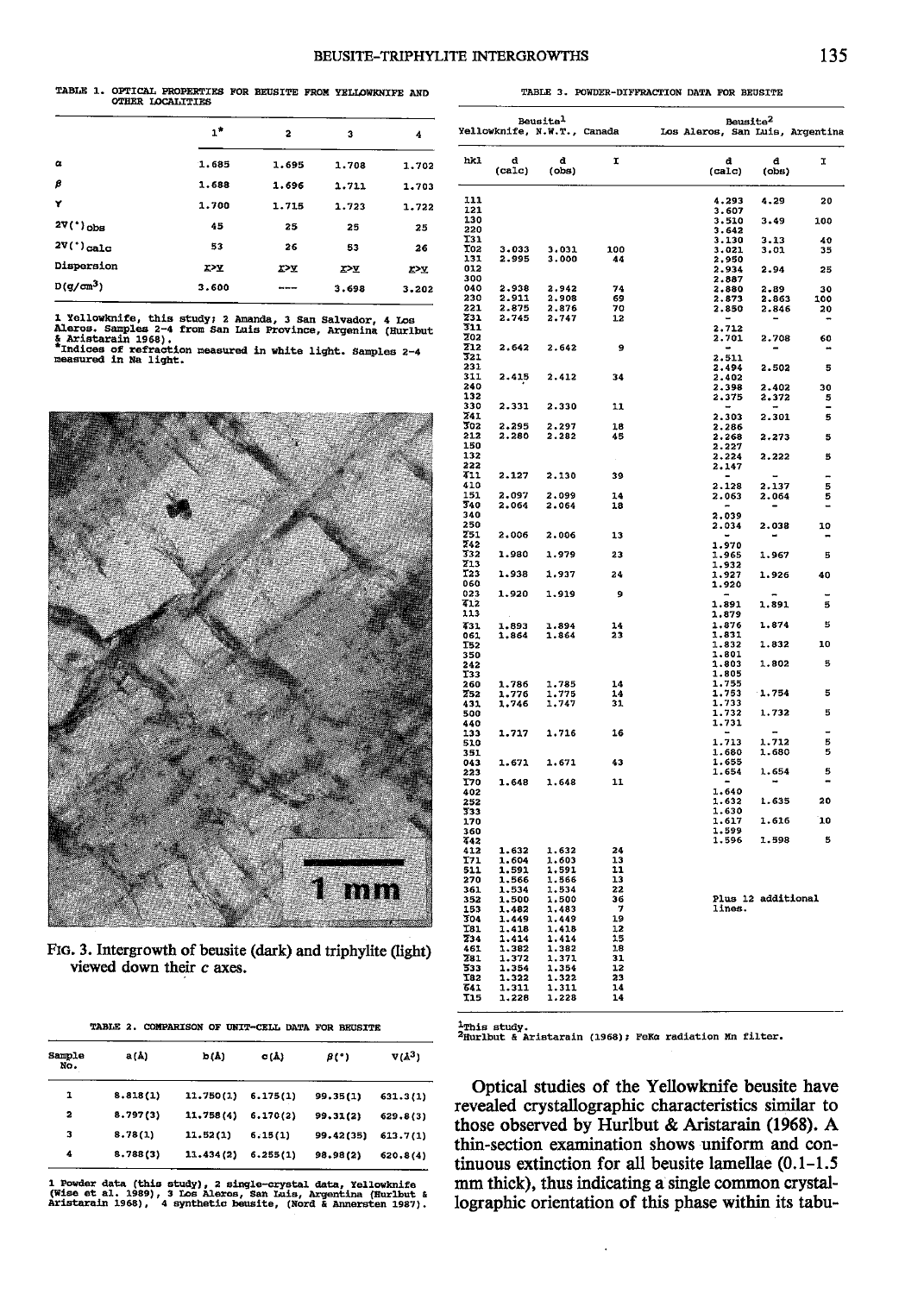

TABLE 4. CHEMICAL COMPOSITION FOR BEUSITE AND TRIPHYLITE

|           | 1"                                                                                                | $\overline{a}$ | 3    | 4    | Б    | 6    | 7    | 8    | 9    | 10   |
|-----------|---------------------------------------------------------------------------------------------------|----------------|------|------|------|------|------|------|------|------|
| $P_2O5$   | 41.40                                                                                             | 41.6           | 42.1 | 41.8 | 41.0 | 46.2 | 46.1 | 45.7 | 45.6 | 45.6 |
| MgO       | 2.64                                                                                              | 0.0            | 0.0  | 0.0  | 0.0  | 0.0  | 0.0  | 0.0  | 0.0  | 0.0  |
| CaO       | 4.78                                                                                              | 16.1           | 15.9 | 14.3 | 15.5 | 0.2  | 0.0  | 0.1  | 0.2  | 0.0  |
| MnO       | 36.56                                                                                             | 23.1           | 23.1 | 25.1 | 23.2 | 18.1 | 19.0 | 18.3 | 17.7 | 18.4 |
| Fe0       | 14.62                                                                                             | 19.8           | 19.8 | 19.1 | 19.0 | 27.6 | 26.8 | 26.8 | 27.1 | 26.5 |
|           | Total 100.00 100.6 100.9 100.3                                                                    |                |      |      | 98.7 | 92.1 | 91.9 | 90.9 | 90.0 | 90.5 |
|           | Beusite formula based on 8 oxygen atoms and triphylite formula<br>based on 2(P) per formula unit. |                |      |      |      |      |      |      |      |      |
| $p^{5+}$  | 2.005                                                                                             | 1.99           | 2.00 | 2.01 | 2.00 | 2.00 | 2.00 | 2.00 | 2.00 | 2.00 |
| $Mg^{2+}$ | 0.225                                                                                             | 0.00           | 0.00 | 0.00 | 0.00 | 0.00 | 0.00 | 0.00 | 0.00 | 0.00 |
| $ca2+$    | 0.293                                                                                             | 0.98           | 0.96 | 0.87 | 0.96 | 0.01 | 0.00 | 0.01 | 0.01 | 0.00 |
|           |                                                                                                   |                |      |      |      |      |      |      |      |      |
| $mn^{2+}$ | 1.771                                                                                             | 1.10           | 1.10 | 1.21 | 1.13 | 0.79 | 0.82 | 0.80 | 0.78 | 0.81 |
| $Fe2+$    | 0.699                                                                                             | 0.94           | 0.93 | 0.90 | 0.91 | 1.18 | 1.15 | 1.16 | 1.17 | 1.15 |

usite: 1 Los Aleros, Argentina (Hurlbut & Aristarain 1968),<br>-5) Yellowknife, this study. Triphylite: (6-10) Yellowknife,<br>is study. "Wet-Chemical analysis by Dr. Jun Ito (Hurlbut &<br>istarain 1968). Composition recalculated t Aristarain 1968) 1.5 sio<sub>2</sub>, 0.87 H<sub>2</sub>O. All<br>3 on the electron micropre All other analy

lar morphological units (Fig. 3). In contrast, the lamellae of grey to greenish grey triphylite are present in several optical orientations, two of which could be identified. Most of the triphylite lamellae (0.5–2) mm thick) are elongate along [110], which is parallel to [010] of beusite. Morphologically, the platy lamellae of triphylite are parallel to the  $\{100\}$  cleavage of

beusite. The contact between the two minerals is strongly undulatory. The second orientation is much less common:  $< 0.1$ - to 0.5-mm-wide lamellae of triphylite, elongate along [001], which also parallels the [010] of beusite, have straight planar contacts with beusite.

The banded intergrowth grades into a mediumgrained, granular intergrowth of the same phases toward the end of the lamellae. The optical orientations within the granular intergrowth are the same as described for the lamellar intergrowths (*i.e.*, a single, uniform orientation for beusite and several orientations for triphylite). Unlike the triphylite found in the layered intergrowth, much of the granular triphylite has undergone extensive alteration to secondary phosphates.

### X-RAY CRYSTALLOGRAPHY

Beusite is monoclinic with space group  $P2_1/c$ . Table 2 compares the unit-cell dimensions of the Yellowknife beusite with those of other samples. Unitcell dimensions were determined for both a single crystal and powder. X-ray powder-diffraction data were obtained on a Philips PW 1710 automated powder diffractometer. Operating conditions were as follows: graphite-monochromatized CuK $\alpha_1$  radiation ( $\lambda$  1.54060 Å); operating voltage, 40 kV; operating current, 40 mA; scanning speed ½° 20/min. Powderdiffraction data were calibrated using  $SiO<sub>2</sub>$  [a 4.9145(1),  $c$  5.4061(3) Å] as an internal standard, and cell dimensions were refined by least-squares using a modified version of the CELREF program of Appleman & Evans (1973). Table 3 compares the diffraction data of the Yellowknife beusite and the type beusite from Argentina.

The cell dimensions of the single crystal were refined from the setting angles of thirteen automatically aligned intense reflections collected on a Nicolet  $R3m$  automated four-circle diffractometer. Graphite-monochromatized Mo $K\alpha$  ( $\lambda$  0.7107 Å) radiation was used at an operating voltage and current of 40 kV and 40 mA, respectively.

The unit-cell dimensions of the Yellowknife beusite, particularly the b dimension, are quite different from those of the Argentinian and synthetic samples. The anomalously large  $b$  dimension appears to be related to the elevated Ca content (Wise et al. 1990).

Precession photographs of a randomly selected fragment of the beusite-triphylite intergrowth, taken with the  $c$  axis of triphylite as the precession axis, show a third orientation relationship of the two phosphates, in addition to those established optically. Beusite reflections are oriented along preferred crystallographic directions of triphylite, which indicates that the [100] of beusite nearly parallels [110] of triphylite (Fig. 4).

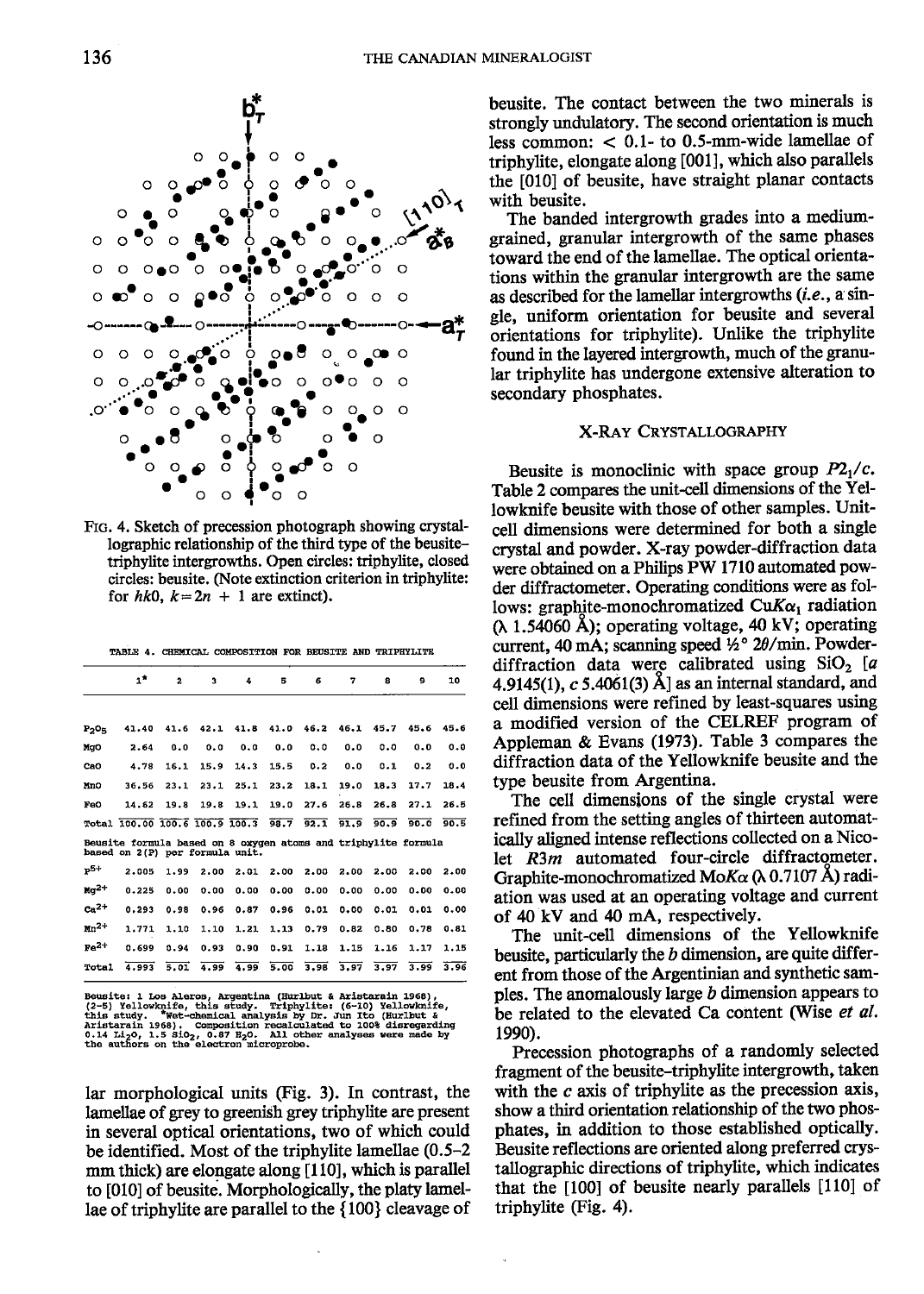# CHEMICAL COMPOSITION

Chemical analyses were performed on a MAC 5 electron microprobe in the energy-dispersion mode. The following standards were used for analysis: apatite (P,Ca),  $MnF_2$  (Mn), and chromite (Fe,Mg). Specimen current was 0.010 mA at 15 kV. Acquisition time for each spectrum was 200 seconds. Data reduction was made using a modified version of MAGIC V (Colby 1980). Electron-microprobe data







FIG. 6. Graftonite-beusite compositions in terms of Ca, Fe and Mn. Dashed line denotes hypothetical limit of Ca solubility based onthe Yellowknife data. Dots: data of Hurlbut & Aristarain (1968) and Fransolet (1977), open circles: this study. Open squares: synthetic data of Nord (1982) and Nord & Ericsson (1982).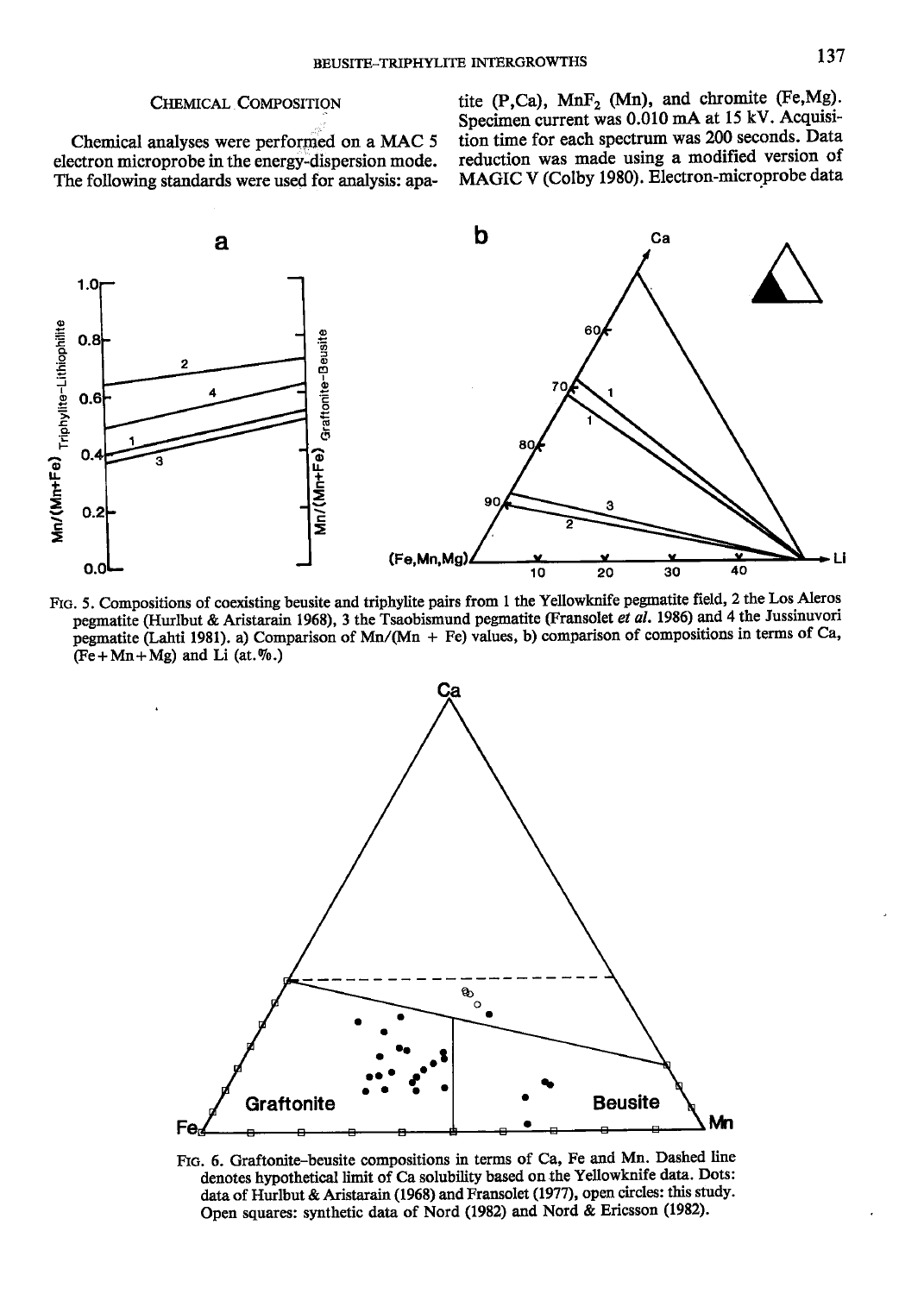of Yellowknife beusite and triphylite are presented in Table 4. Because lithium is not detectable on the microprobe, the results listed for triphylite reflect partial analyses only.

The Yellowknife examples of beusite are homogeneous in composition. The range of Mn/(Mn + Fe) values is very narrow, from 0.54 to 0.52, and somewhat lower than for the Argentinian examples (0.60-0.72; Hurlbut & Aristarain 1968). By contrast, the Ca content found in beusite from Yellowknife is high. In all cases of natural beusite and terrestrial graftonite, some Ca is present, but the beusite from Yellowknife contains the highest amount of Ca recorded to date (16.1 wt. $%$  CaO). Unlike all other known examples of beusite, no Mg was detected in the Yellowknife sample.

### DISCUSSION

In nature, graftonite-beusite commonly occurs intergrown with a member of the triphylitelithiophilite series or with sarcopside. Crystallization of graftonite-beusite is regarded as primary, generally occurring during the stages of inner intermediate zone and core consolidation. The interlamination has been examined by previous workers and is considered to represent exsolution from a hightemperature, (Li,Ca)-rich graftonite-like parent phase. Subsequent decrease in temperature resulted in the migration and concentration of Li into triphylite and Ca into beusite. Hurlbut (1965) suggested that the role of Li in the parent phase determines the type of intergrowth that will form. If Li is absent, sarcopside-graftonite intergrowths will occur; where Li is present, graftonite will occur with triphylitelithiophilite. Hurlbut & Aristarain (1968) interpreted the granular intergrowth of beusite-lithiophilite as being caused by rapid cooling from crystal boundaries, with reduced ionic mobility.

According to published compositions of graftonite-beusite, all terrestrial examples of the series contain some Ca, typically between 3 and 13 wt. $%$ CaO. Only graftonite found in fine octahedrite meteorites is known to be Ca-deficient (Olsen & Fredriksson 1966). The most prominent feature of the Yellowknife beusite is its high Ca content. A metasomatic, cation-exchange introduction of Ca into beusite might be envisaged at hydrothermal stages. However, late fluids that have locally deposited calcite with apatite inclusions in the parent pegmatite would have affected triphylite first; triphylite-lithiophilite minerals are sensitive to flloride-, carbonate- and calcium-bearing fluids, yielding (manganoan) apatite and calcite as alteration products (unpublished observations of P. Cerný and A.-M. Fransolet). The triphylite lamellae in the Yellowknife beusite have not suffered this alteration, which suggests that the levels of Ca observed in the

beusite are a direst reflection of the composition of the parent mineral before exsolution.

A comparison of the Mn/(Mn + Fe) values in triphylite and beusite from four different localities shows that the graftonite-structured mineral tends to incorporate Mn more readily than triphylite (Fig. 5a). Similarly, the graftonite structure is befter suited to incorporating Ca than that of triphylite (Fig. 5b).

The compositions of the Yellowknife beusite extend the previously experimentally determined<br>boundaries of  $Fe_3(PO_A)$ , -Ca<sub>1</sub>(PO<sub>4</sub>), and  $Fe<sub>3</sub>(PO<sub>4</sub>)<sub>2</sub>-Ca<sub>3</sub>(PO<sub>4</sub>)<sub>2</sub>$  and  $Mn_3(PO_4)_2-Cn_3(PO_4)_2$  solid solutions. Nord & Ericsson (1982) and Nord (1982) determined the maximum solubility of Ca to be about 35 atom % in  $Fe<sub>3</sub>(PO<sub>4</sub>)<sub>2</sub>$  and 15 atom % in Mn<sub>3</sub> $(PO<sub>4</sub>)<sub>2</sub>$ . The low solubility of Ca in  $Mn_3(PO_4)_2$  is surprising in light of the flexible nature of the graftonite structure. Ideally, one third of the cation sites are six- or sevencoordinated, depending on the presence of large cations such as Mn or Ca. Calvo (1968) showed that  $Ca<sup>2+</sup>$  occupies and prefers the unique sevencoordinated  $M(1)$  site over the  $M(2)$  and  $M(3)$  sites. However, Nord & Ericsson (1982) showed that in spite of the larger size of the  $M(1)$  site, the substitution of Ca for Fe in the graftonite structure takes place at both the  $M(1)$  and  $M(3)$  sites, with virtually no preference. Since one third of the cation sites are sufficiently large to accomodate the available Ca, there is no obvious reason why the maximum solubility of Ca should be less in beusite than in graftonite. In most graftonite-beusite specimens examined to date, the amount of Ca present is not sufficient to completely fill the  $M(1)$  site; the difference is made up by the incorporation of Mn or Fe. Based on cation abundances, the  $M(1)$  site of the Yellowknife beusite may be nearly filled with Ca, as Ca closely approaches 33% of the total cations. Based on our present understanding of the crystal chemisty of the graftonite-beusite series and on the Yellowknife data, we suggest that Ca could constitute one third of all cations in both graftonite and beusite (Fig. 6). The substitution may, however, be different in Ca-disordered phases and in those with Ca restricted to the  $M(1)$  site.

### ACKNOWLEDGEMENTS

This study was supported by a NSERC operating grant to P. Cerný. The samples were collected during a regional study of the Yellowknife pegmatite field that was financially supported by the Tantalum Mining Corporation of Canada, Ltd. and the Geology Division, Indian and Northern Affairs of Canada, Yellowknife. The authors thank Dr. F.C. Hawthorne for his helpful comments. The authors also thank R.F. Martin, E.E. Foord and two anonymous referees for critical reviews of the manuscript.